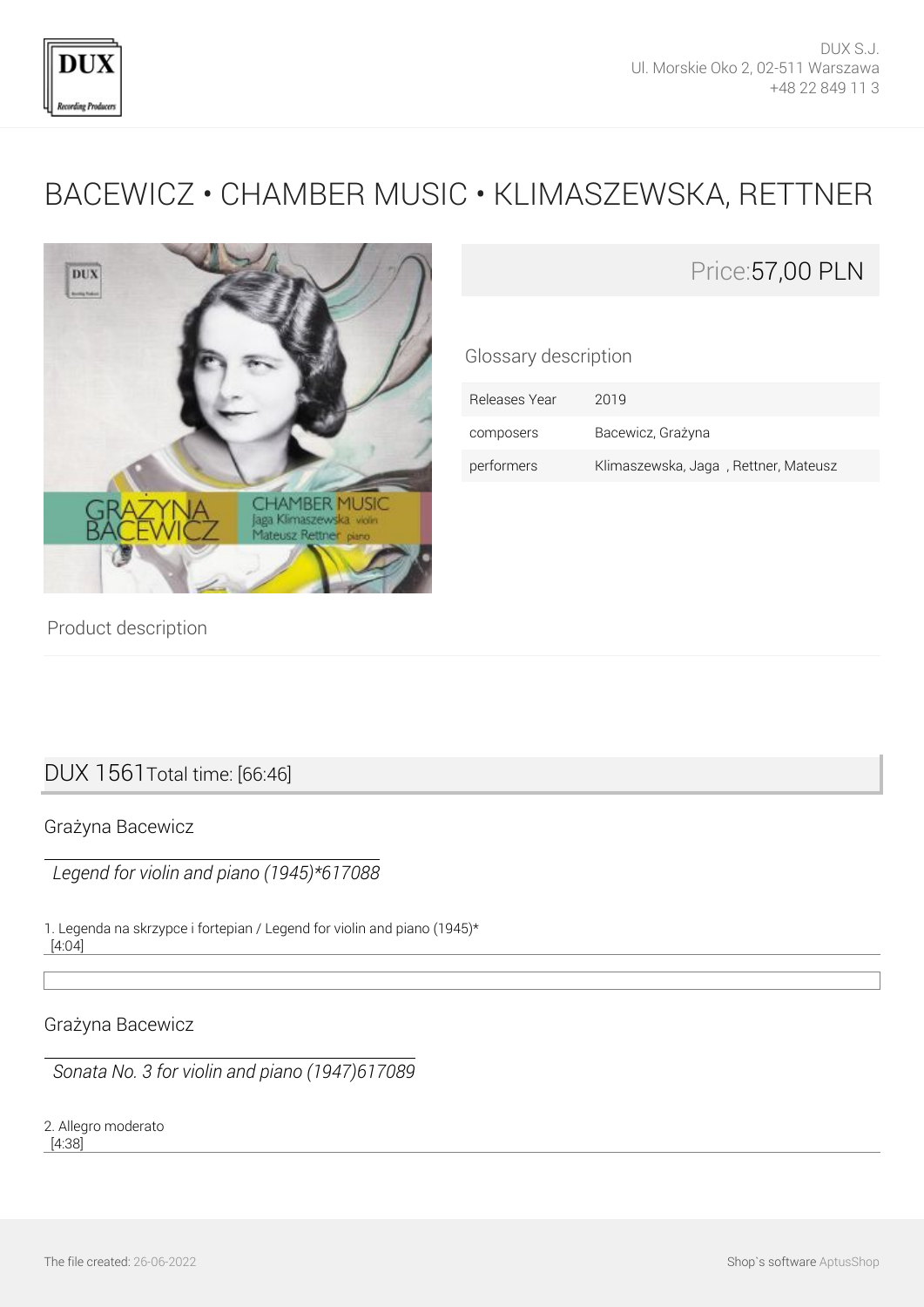| ding Prod |
|-----------|

3. Adagio [3:29]

4. Scherzo. Vivo [3:33]

5. Finale. Andante [3:52]

Grażyna Bacewicz

 *Piano Sonata No. 1 (1949)617090*

6. Moderato [4:45]

7. Andante sostenuto [3:49]

8. Scherzo. Molto allegro [2:57]

9. Finale. Molto allegro [4:17]

Grażyna Bacewicz

 *Song for violin and piano (1927)617091*

10. Pieśń na skrzypce i fortepian / Song for violin and piano (1927)\* [1:32]

Grażyna Bacewicz

 *Sonata No. 4 for Violin & Piano (1949)2013*

11. Moderato. Allegro non troppo

[4:58]